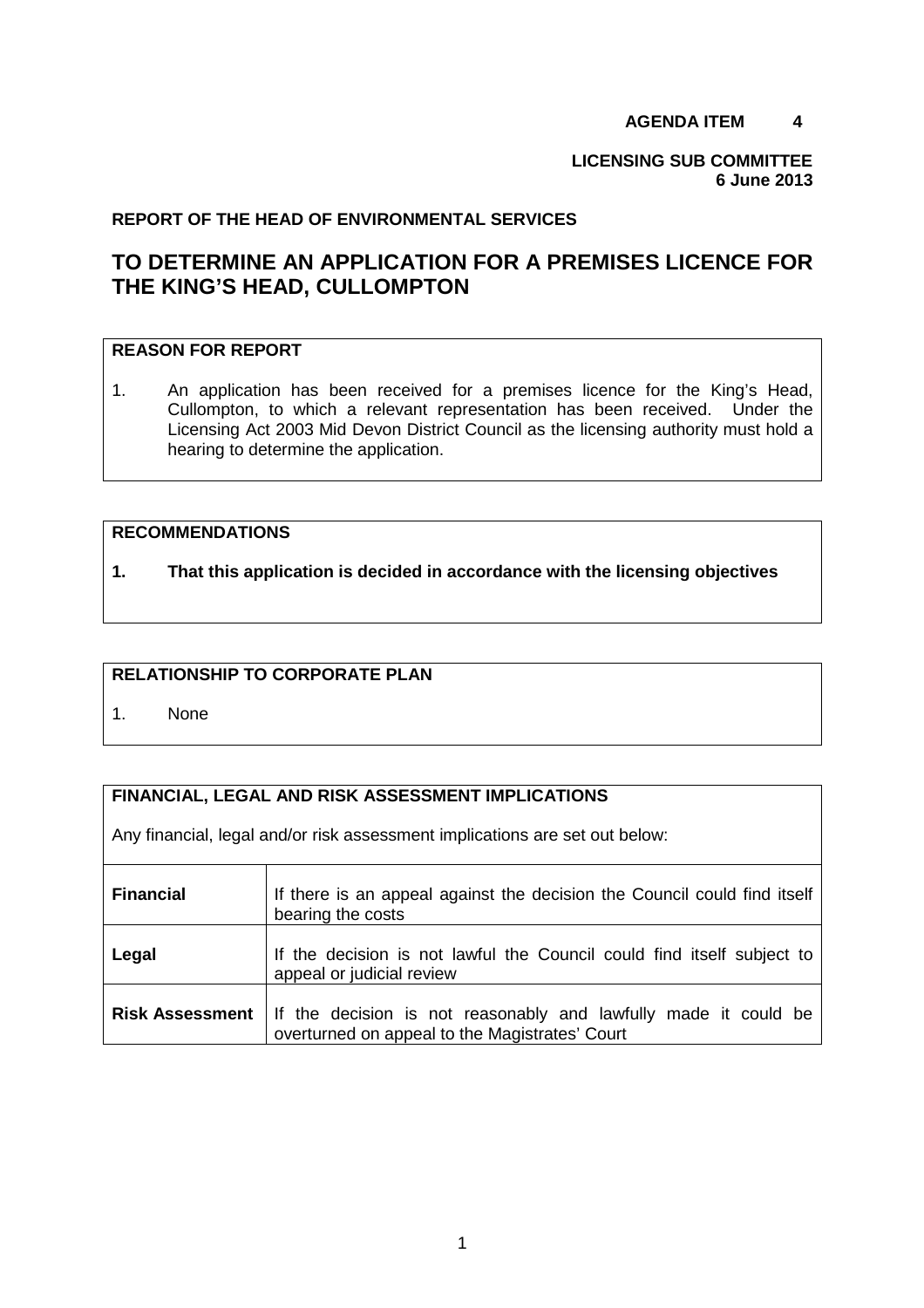### **CONSULTATION CARRIED OUT WITH:**

- 1. The process for applying for these licences is prescribed by regulations made under the Licensing Act 2003 that require applicants to copy their applications to the "responsible authorities" consisting of the police, fire service, Weights and Measures, body responsible for health and safety (generally Environmental Health), Environmental Health for nuisance, the planning authority, the licensing authority, the health authority, and the body responsible for child protection.
- 2 Applicants are also obliged to advertise their applications in two ways on their premises so as to be visible to passers-by and in a local newspaper.

#### 1.0 **PREMISES**

1.1 The King's Head, Cullompton is a public house whose licence has been surrendered and the new lease-holders have applied for a new premises licence. In their application they say "we would like to re-open a public house cum restaurant and small coffee bar. This property is situated at the end of Cullompton High Street backing on to the police station; there is a large council-run car park to one side and off-street parking to the front. The only adjoining building is Ian's fish and chips to one side and a small lane on the other. Please see attached plan of the building and each room intended use". The full application and plan is attached as Annexe 1.

### 2.0 **APPLICATION DETAILS**

- 2.1 The applicant has applied for exhibition of films from 8am until 10pm from Monday to Saturday and until 8pm on Sundays. It is also applied for between 8am and 2am on Burns Night, Valentine's Day, St Patrick's Day, Good Friday, Easter Sunday, St George's Day, Christmas Eve, Christmas Day, Boxing Day, New Year's Eve/Day and Bank Holidays.
- 2.2 Live music is applied for from 8am until 11.30pm from Monday to Thursday, from 8am until 00.30am on Friday and Saturday, and from 10am until 10.3pm on Sunday. Further details given are that there will be a "various selection of tribute acts and local bands". Live music is also applied for between 8am and 2am on Burns Night, Valentine's Day, St Patrick's Day, Good Friday, Easter Sunday, St George's Day, Christmas Eve, Christmas Day, Boxing Day, New Year's Eve/Day and Bank Holidays.
- 2.3 Recorded music is applied for with the same times as 2.2 above with the additional information that there will be "a wide selection of music from chart history".
- 2.4 "Anything of a similar description to that falling within (e) {live music} or (f) {recorded music}" is applied for from 6am until 11.30pm from Monday to Thursday, from 6am until 00.30am on Friday and Saturday, and from 10am until 10.30pm on Sunday as well as all the additional days in 2.1 and 2.2 above. Where further details are requested the applicants say "to display sporting events shown on TV". This is actually not licensable and members are advised to ignore this, particularly as those times are already set out in the proposed times that the premises will be open to the public.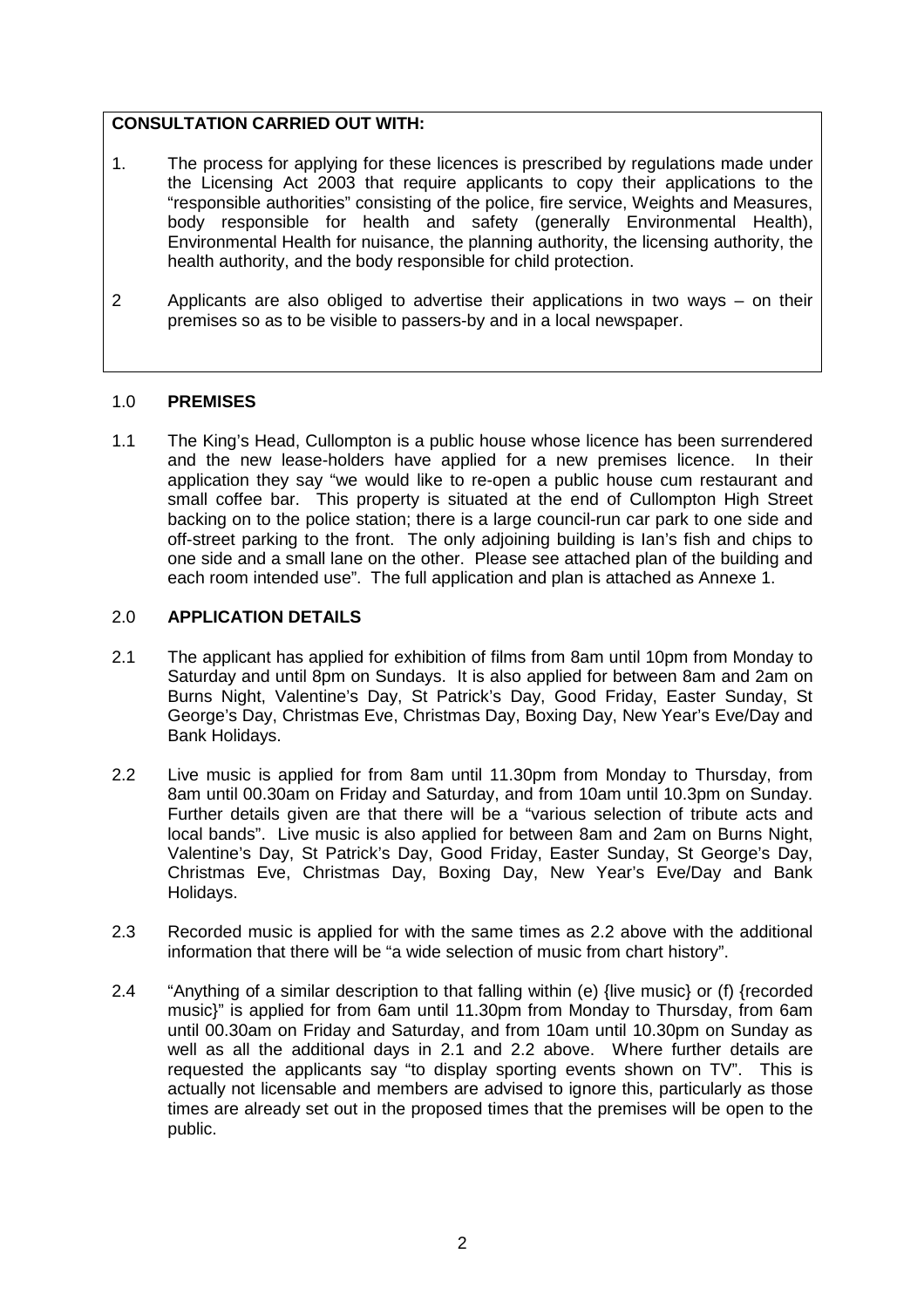- 2.5 Late night refreshment is applied for from 11pm until midnight from Monday to Thursday, from 11pm until 1am on Friday and Saturday but not on Sundays. Additionally late night refreshment is applied for between 8am and 2am on Burns Night, Valentine's Day, St Patrick's Day, Good Friday, Easter Sunday, St George's Day, Christmas Eve, Christmas Day, Boxing Day, New Year's Eve/Day and Bank Holidays.
- 2.6 The supply of alcohol is applied for from 8am until 11pm from Monday to Thursday, from 8am until 00.30am on Friday and Saturday, and from 8am until 10.30pm on Sunday plus all the additional times already set out above in 2.1.
- 2.7 The hours that the premises are applying to be open to the public are 6am until midnight from Monday to Thursday, from 6am until 1am on Friday and Saturday, and from 10am until 11pm on Sunday. The additional times as set out above are also included. Further detail given by the applicants is that "between 6am and 8am we will only be open to sell coffee and other morning refreshments (no alcohol)".

#### 3.0 **LICENSING OBJECTIVES**

- 3.1 All applications must state the steps the applicants will take to meet the licensing objectives, which are:
	- **The prevention of crime and disorder**
	- **Public safety**
	- **The prevention of public nuisance; and**
	- **The protection of children from harm.**
- 3.2 The general statement given is that "a challenge 21 policy will be in effect on the premises and all staff will be trained accordingly.
- 3.3 For the **prevention of crime and disorder** objective the applicants say that "door staff on at risk assessed functions. An incident log book to be completed and kept on the premises. A log book for the refusal of the sale of alcohol."
- 3.4 There is nothing in the **public safety** objective and the **prevention of public nuisance** objective sets out that "signs will be displayed asking the patrons to leave the pub in a quiet and orderly manner".
- 3.5 For the **protection of children from harm** objective they refer to the challenge 21 policy but also in section K where they are asked to set out how they will deal with any adult entertainment in respect of children they say "If any adult entertainment takes place then it will do so in our function room, this will be closely monitored by licensed doormen ensuring no underage persons are able to gain entrance or get close. No adult entertainment of this kind is anticipated but this is just in case we are asked to do anything for a private function".

#### 4.0 **RESPONSIBLE AUTHORITIES**

4.1 The responsible authorities are the police, the fire service, Environmental Health (nuisance and health and safety), the planning authority, Weights and Measures, the health authority, the licensing authority and the body responsible for child protection.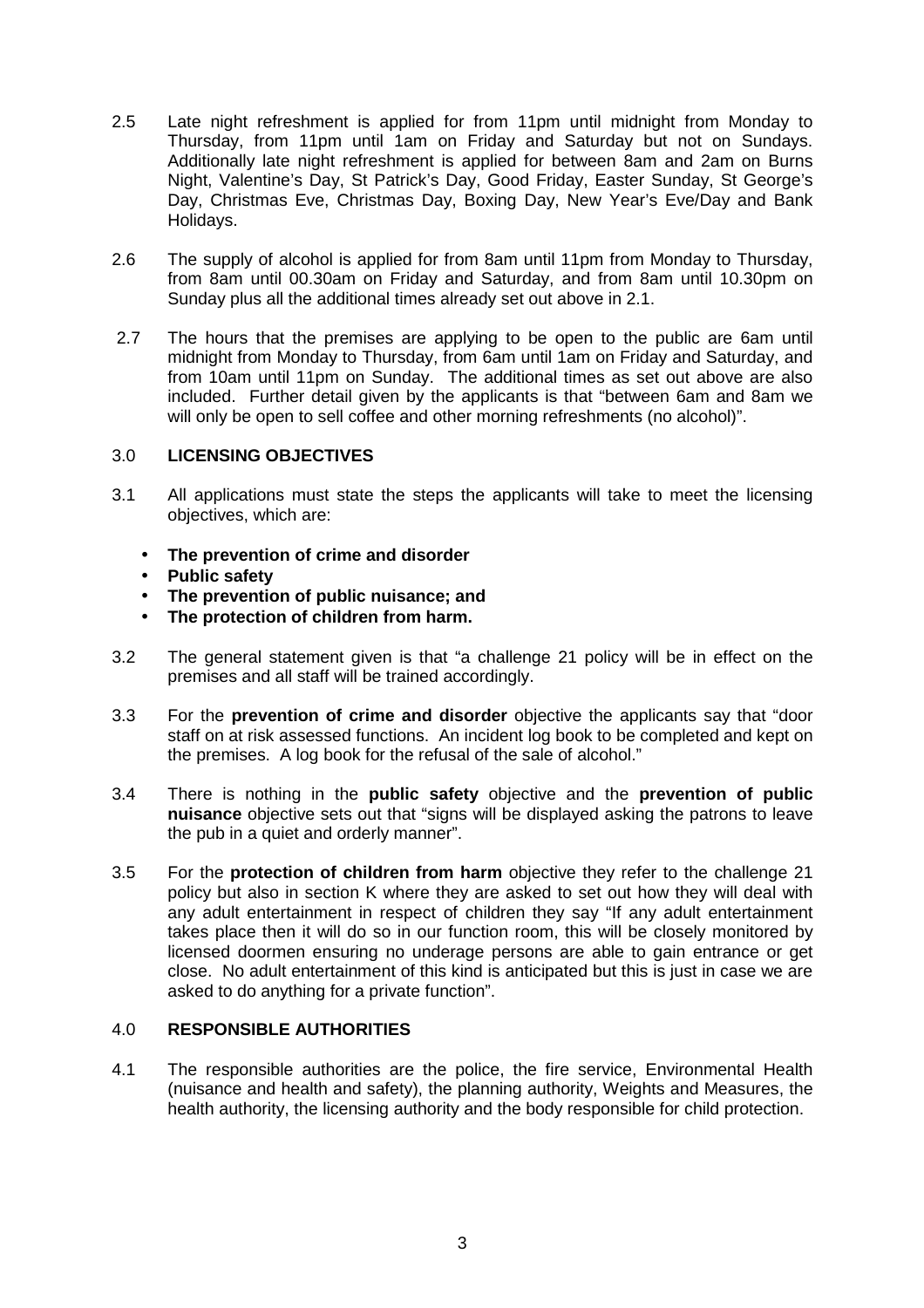- 4.2 A licensing officer acting on behalf of the licensing authority has visited the applicants and given them some advice on a booking form for their function room when it comes into use. The applicants have amended the draft booking form to suit their purposes and it is attached as Annexe 2. It will form a condition of the licence granted in relation to use of the function room.
- 4.3 The police licensing officer has visited three times but has been unable to come to an agreed position with the applicants about conditions that he believes should be on the licence – hence the reason for this hearing. The police objection is attached as Annexe 3.
- 4.4 The applicants have sent this office their response to the objections and a further response from the police licensing officer in an email chain which is attached as Annexe 4.
- 4.5 Reference is made to the closing times of other premises in Cullompton. A table is attached as Annexe 5 for the information of members showing the closing times of premises that trade to midnight and later. It shows Friday and Saturday terminal hours for premises operating from midnight and later but an additional column has been added showing the terminal hour from Monday to Thursday to make the comparison easier.
- 4.6 Members will realise that this is a disagreement about conditions and it is for them to decide how to resolve this disagreement in the light of the licensing objectives.

#### 5.0 **OTHER PERSONS**

- 5.1 Since 25 April 2012 any other person may play a role in a number of licensing processes under the Licensing Act 2003. This includes any individual, body or business entitled to make representations to licensing authorities in relation to applications for the grant, variation, minor variation of premises licences and club premises certificates regardless of their geographical proximity to the premises. Any representations must be 'relevant' in that the representation relates to one or more of the licensing objectives. It must also not be considered by the licensing authority to be frivolous or vexatious.
- 5.2 No representations on this application have been received from any other persons.

#### 6.0 **LICENSING POLICY**

- 6.1 The Licensing Act 2003 requires the Council as the Licensing Authority to formally adopt a policy setting out how it will deal with its duties under the Act. That policy must be reviewed every three years and this Council formally adopted the current policy on 15 December 2010 and it came into effect on 7 January 2011.
- 6.2 Paragraph 2.7 says the "aim of the licensing process is to regulate the licensable activities so as to promote the licensing objectives. It is the licensing authority's wish to facilitate well run and managed premises with licence-holders displaying sensitivity to the impact of the premises on local residents".
- 6.3 The policy also sets out in 2.10 that the overriding principle governing the determination of applications is that "each application will be determined on its merits".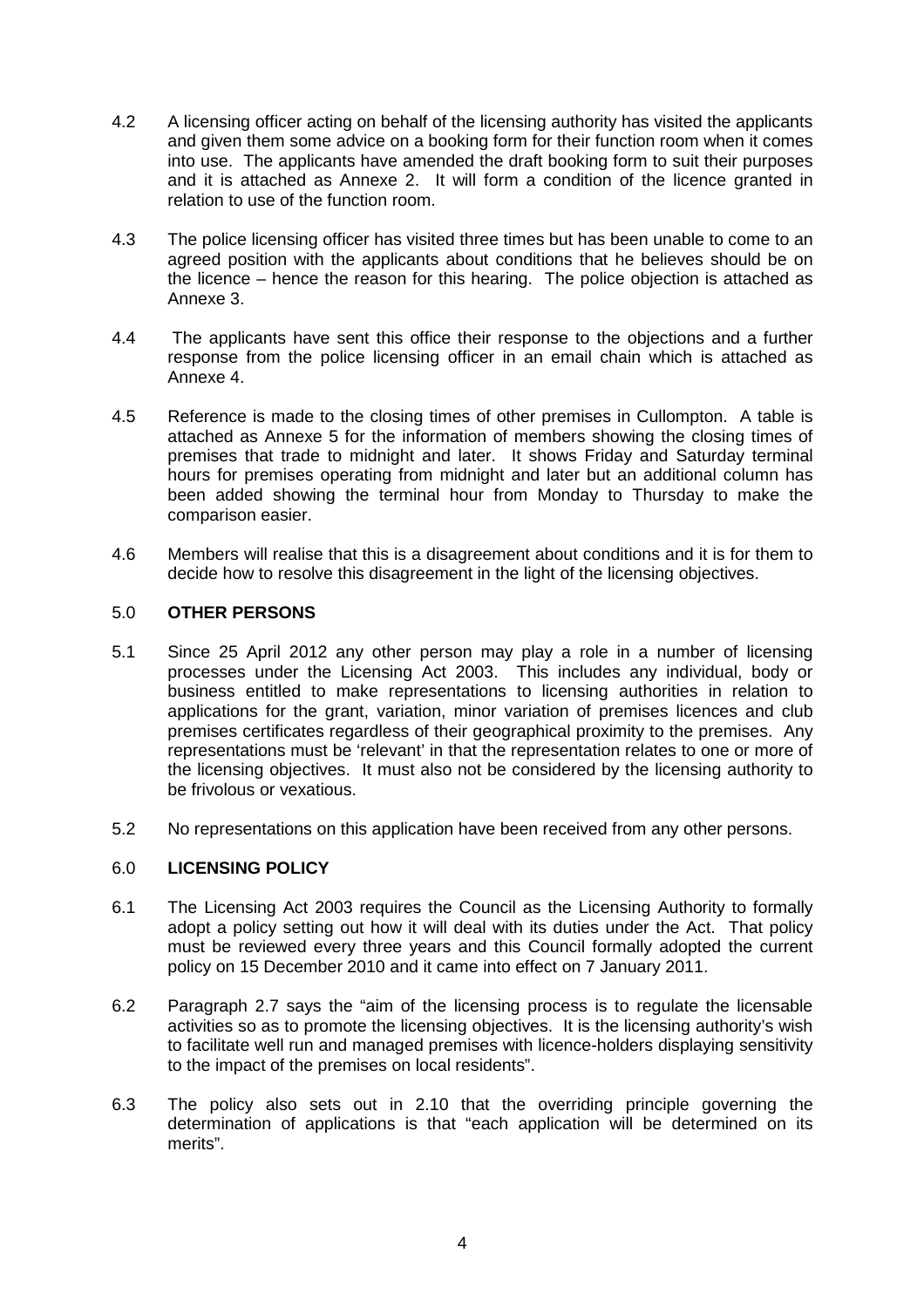6.4 The policy looks at conditions in 4.4 where it is stated "the Licensing Authority will avoid imposing disproportionate and over burdensome conditions on premises".

#### 7.0 **GOVERNMENT GUIDANCE**

- 7.1 Members are also obliged to have regard to the Guidance produced under S.182 of the Licensing Act 2003, the latest version of which was published this April 2012 to incorporate the changes brought about by the Police Reform and Social Responsibility Act.
- 7.2 Paragraph 9.40 of the Guidance advises that "Determination of whether an action or step is appropriate for the promotion of the licensing objectives requires an assessment of what action or step would be suitable to achieve that end. Whilst this does not therefore require a licensing authority to decide that no lesser step will achieve the aim, the authority should aim to consider the potential burden that the condition would impose on the premises licence holder (such as the financial burden due to restrictions on licensable activities) as well as the potential benefit in terms of the promotion of the licensing objectives. However, it is imperative that the authority ensures that the factors which form the basis of its determination are limited to consideration of the promotion of the objectives and nothing outside those parameters".
- 7.3 Paragraph 1.16 states that "Each application must be considered on its own merits and in accordance with the licensing authority's statement of licensing policy".

#### 8.0 **DETERMINATION**

- 8.1 Having regard to the representation, the licensing authority must take such of the steps as it considers appropriate for the promotion of the licensing objectives and the steps are:
	- Grant the licence as applied for
	- Grant the licence subject to conditions the authority considers appropriate for the promotion of the licensing objectives
	- Exclude from the scope of the licence any of the licensable activities to which the application relates
	- Reject the application
- 8.2 The Council has adopted a hearing procedure to deal with such applications and a copy is attached as Annexe 6.

#### 9.0 **TIMESCALE**

- 9.1 The Licensing Sub Committee must determine this application within the period of five working days beginning with the day of the hearing. It is advised that Members make their decision on the day of the hearing, if possible.
- 9.2 If either the applicants or the responsible authority are unhappy with the decision made (including any conditions imposed, if any) then both parties have a right of appeal to the Magistrates' Court. That right must be exercised within 21 days of formal notification of the decision.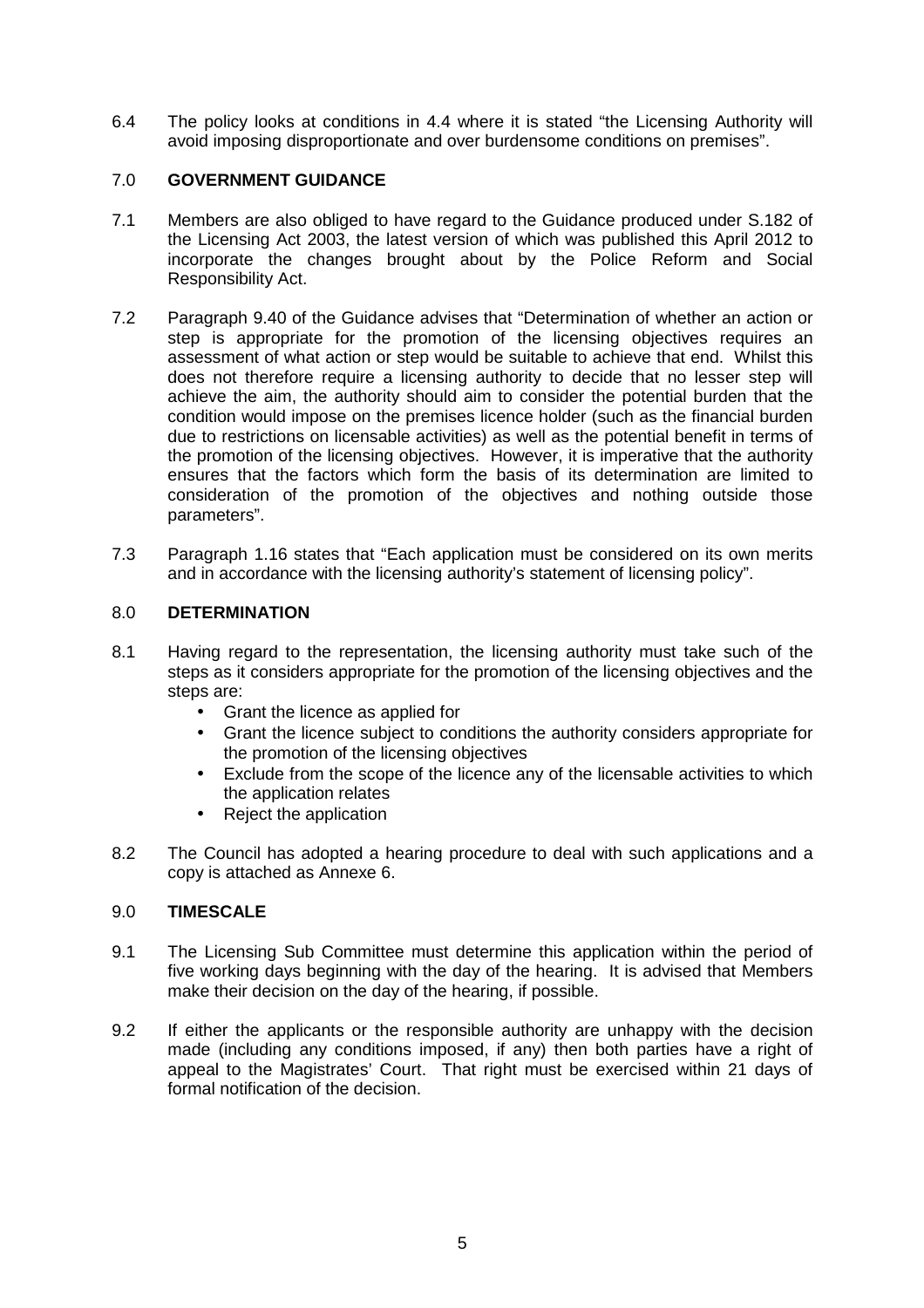| <b>Contact for any more information</b> | Mrs Marjory Parish (01884) 244619           |  |  |  |
|-----------------------------------------|---------------------------------------------|--|--|--|
|                                         | <b>Licensing Manager</b>                    |  |  |  |
| <b>Background Papers</b>                | Licensing Act 2003 S.182<br>Statutory       |  |  |  |
|                                         | <b>Guidance &amp; MDDC Licensing Policy</b> |  |  |  |
| <b>File Reference</b>                   | Licensing/Hearings/King's Head, Cullompton  |  |  |  |
|                                         |                                             |  |  |  |
| <b>Circulation of the Report</b>        | Applicants                                  |  |  |  |
|                                         | Police                                      |  |  |  |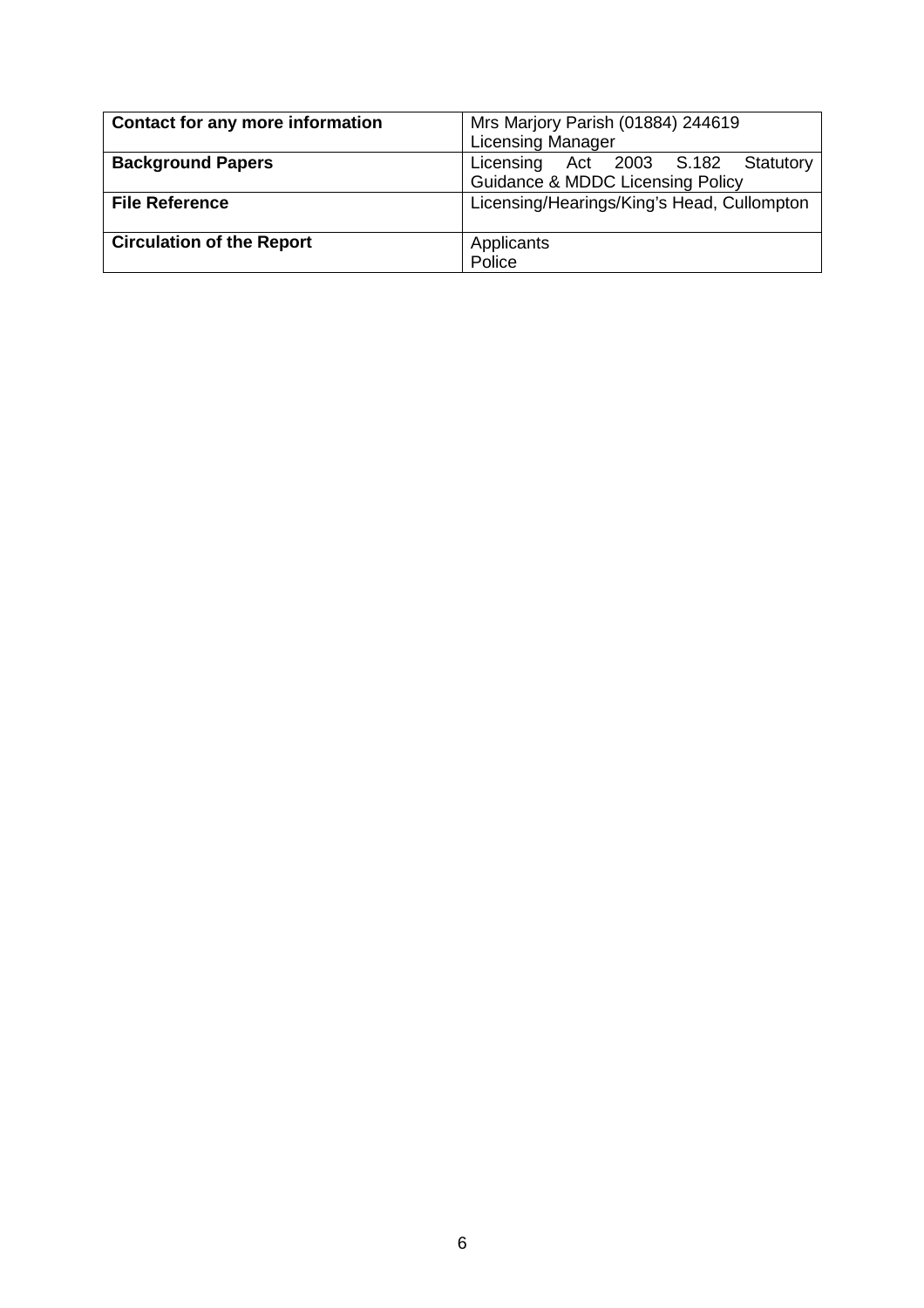# **Police Representations Kings Head 33/35 High Street Cullompton**

This representation is based on the application submitted by the premises for a new Premises Licence. I have had 3 meetings with the applicant Derrick Slack and exchanges of E Mails in order to mediate the application. The following representations do not take into account any verbal agreements during mediation as NO formal agreement was made.

As can be seen from the application the applicants wish to open the premises as a public house come restaurant and small coffee bar. No business plan has been produced to show how the premises will be operated, there is a lot of difference between a Public House and Coffee bar. The premises plan shows distinct areas of noodle/coffee bar (orange) Front Bar Licensed area (red) and Rear Function Room (red) plus a courtyard (blue)

The applicant has marked the coffee/noodle bar to be within the licensed area to allow the ability to serve alcohol within this area. The applicant has not demonstrated what steps they wish to take to protect children from harm i.e those children under 16 years who may use the premises for eating or collecting takeaway noodles whilst unsupervised.

The applicants have asked for non standard times of 0800-0200 on the following nights, Burns Night, Valentines Day, St Patricks Day, Good Friday, Easter Sunday, St Georges Day, Christmas Eve, Christmas Day, Boxing Day, New Years Eve, New Years Day and Bank Holiday.

Clarification is required as to what Bank Holiday defines, will this be all other Bank Holidays recognised in England or Bank Holiday Weekends.

Staying open till 0200 will make these premises the latest opening premises in Cullompton and will impact on Crime and Disorder, issues already arise from persons attending the current latest premises, people will migrate to the Kings Head and be present in the streets later into the night.

 The operation of the function room could also undermine the Crime and Disorder Objective, there is not enough supervision of the room. Although not operating at the moment due to refurbishment required it will be included in the licensed area. The provision of a takeaway until 0200 on these nights will contribute to Crime and Disorder as patrons will congregate at the premises to buy hot food rather than disperse, they will also be able to purchase alcohol to take away.

The applicants made a mistake on their application by asking for the supply of Alcohol on a Monday- Thursday till 2300 and closing of 24.00 thus having an hour drinking up time instead of the usual 30 minutes, this could lead to stock piling of drinks and more bottles and glass being in the bar than necessary. Serious injury could be caused in altercations between drinking customers or takeaway customers. The committee may feel they wish to increase the alcohol hours on these days by 30 minutes as the hours cannot by increased by the applicant once submitted.

The Police have grave concerns regarding drinking outside the front of the premises, the location is on a busy road junction in Cullompton with a pedestrian controlled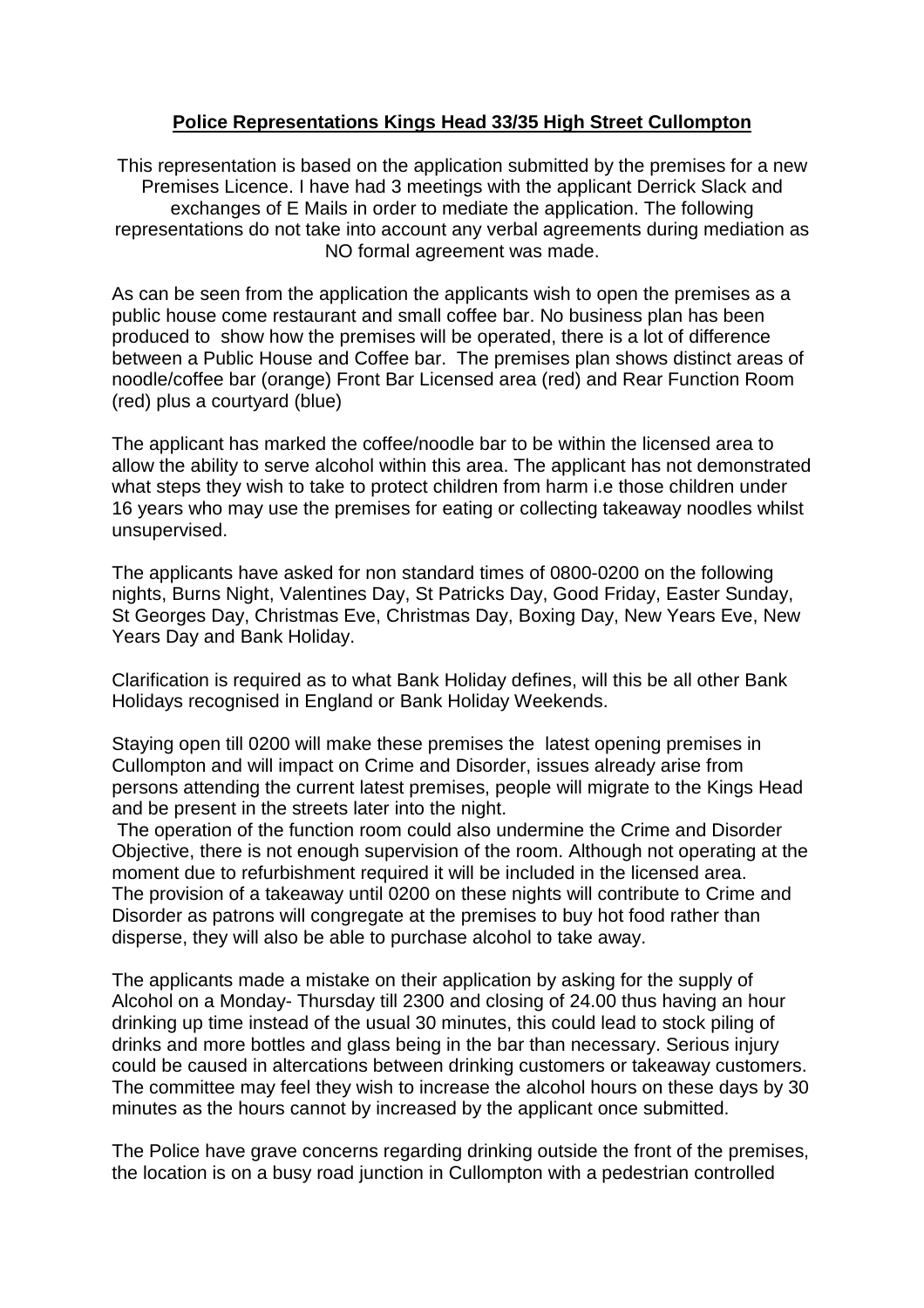crossing directly outside. Groups of persons outside the premises could lead to distraction for drivers or confusion as who is using the crossing, not to mention drunken persons stepping out into the road. The premises have a perfectly adequate courtyard which can be used for smoking and the front of the premises need not be used at all. It was suggested that a condition was placed on the licence that no open glasses or bottles were removed from the premises however the applicants declined this. The local police feel very strongly that persons should not be allowed to congregate outside drinking.

As there is no clear business plan the Police suggest that the following Conditions are placed on the licence in order to promote The Prevention of Crime and Disorder The Protection of Children Public Safety

A condition for the installation of CCTV in compliance with Mid Devon District Councils Policy

Whenever the function room is being used for regulated entertainment after midnight a minimum of 2 SIA registered door staff are employed from 10pm -30 minutes after closing time. The SIA condition offered is unworkable and unenforceable.

No persons will be permitted to take open containers of alcoholic drinks from the premises

 All bottles and glasses will be removed from public areas as soon as they are finished with or empty

Alcoholic and soft drinks will be served in plastic or toughened glass

The Police therefore consider this application undermines the stated objectives.

At any proposed hearing the Police will be represented by Mr Barry Sleight and a member of the Police legal team

B Sleight.